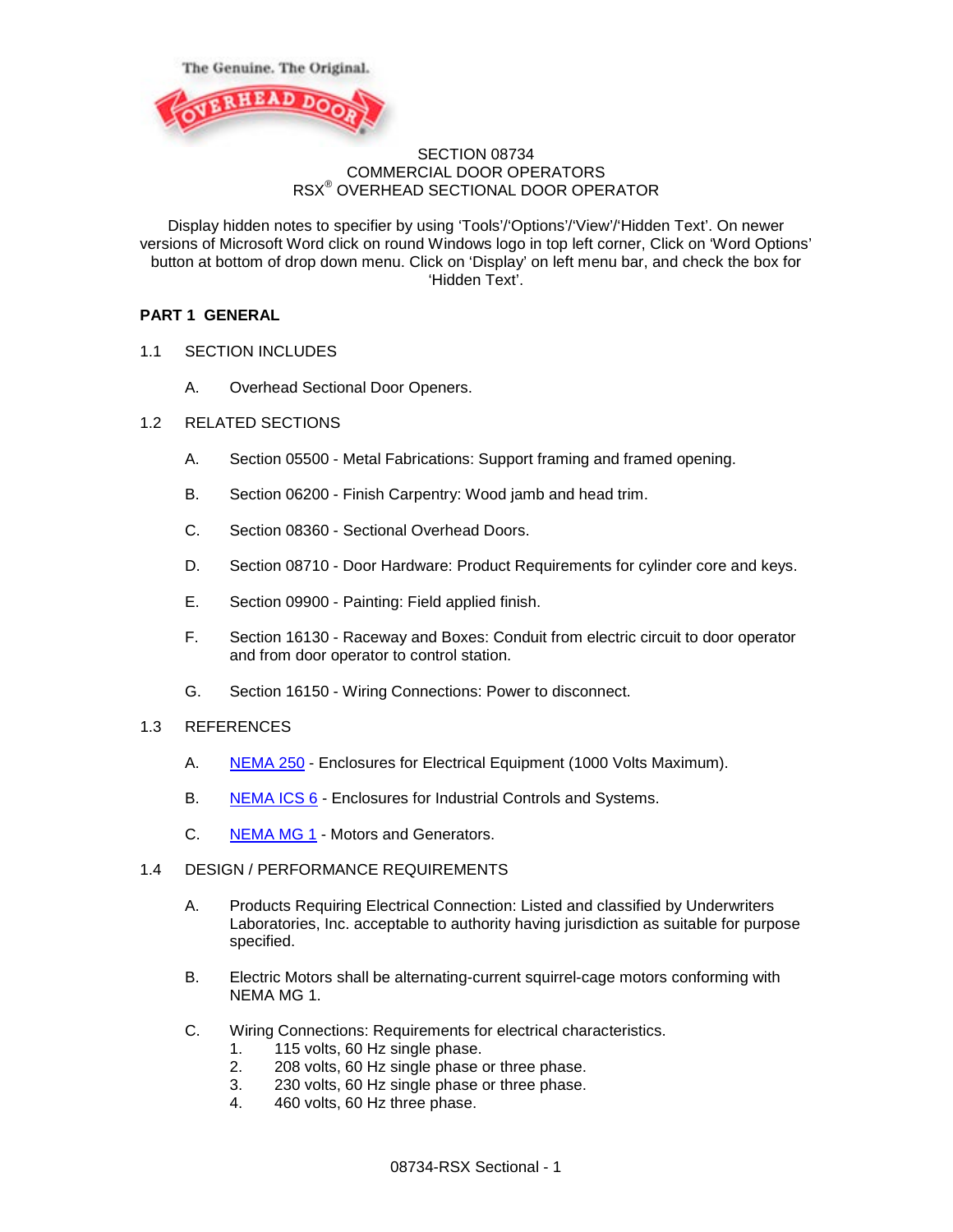5. 575 volts, 60 Hz three phase.

## 1.5 SUBMITTALS

- A. Submit under provisions of Section 01300.
- B. Product Data: Manufacturer's data sheets on each product to be used, including:
	- 1. Preparation instructions and recommendations.
		- 2. Storage and handling requirements and recommendations.<br>3. Details of construction and fabrication.
		- Details of construction and fabrication.
	- 4. Installation methods.
- C. Shop Drawings: Include detailed plans, elevations, details of framing members, required clearances and accessories. Include relationship with adjacent construction.
- D. Manufacturer's Certificates: Certify products meet or exceed specified requirements.
- E. Operation and Maintenance Data: Submit lubrication requirements and frequency, and periodic adjustments required.

## 1.6 QUALITY ASSURANCE

- A. Manufacturer Qualifications: Company specializing in manufacturing products specified with minimum of five years documented experience.
- B. Installer Qualifications: Authorized representative of the manufacturer with minimum five years documented experience.
- C. Mock-Up: Provide a mock-up for evaluation of surface preparation techniques and application workmanship.
	- 1. Install in areas designated by Architect.<br>2. Do not proceed with remaining work unt
	- 2. Do not proceed with remaining work until workmanship and installation is approved by Architect.
	- 3. Refinish mock-up area as required to produce acceptable work.
- 1.7 DELIVERY, STORAGE, AND HANDLING
	- A. Store products in manufacturer's unopened packaging until ready for installation.
	- B. Protect materials from exposure to moisture. Do not deliver until after wet work is complete and dry.
	- C. Store materials in a dry, warm, ventilated weathertight location.

## 1.8 PROJECT CONDITIONS

A. Maintain environmental conditions (temperature, humidity, and ventilation) within limits recommended by manufacturer for optimum results. Do not install products under environmental conditions outside manufacturer's absolute limits.

### 1.9 WARRANTY

A. Provide operators with a 2 year or 20,000 cycle limited warranty on motor and parts.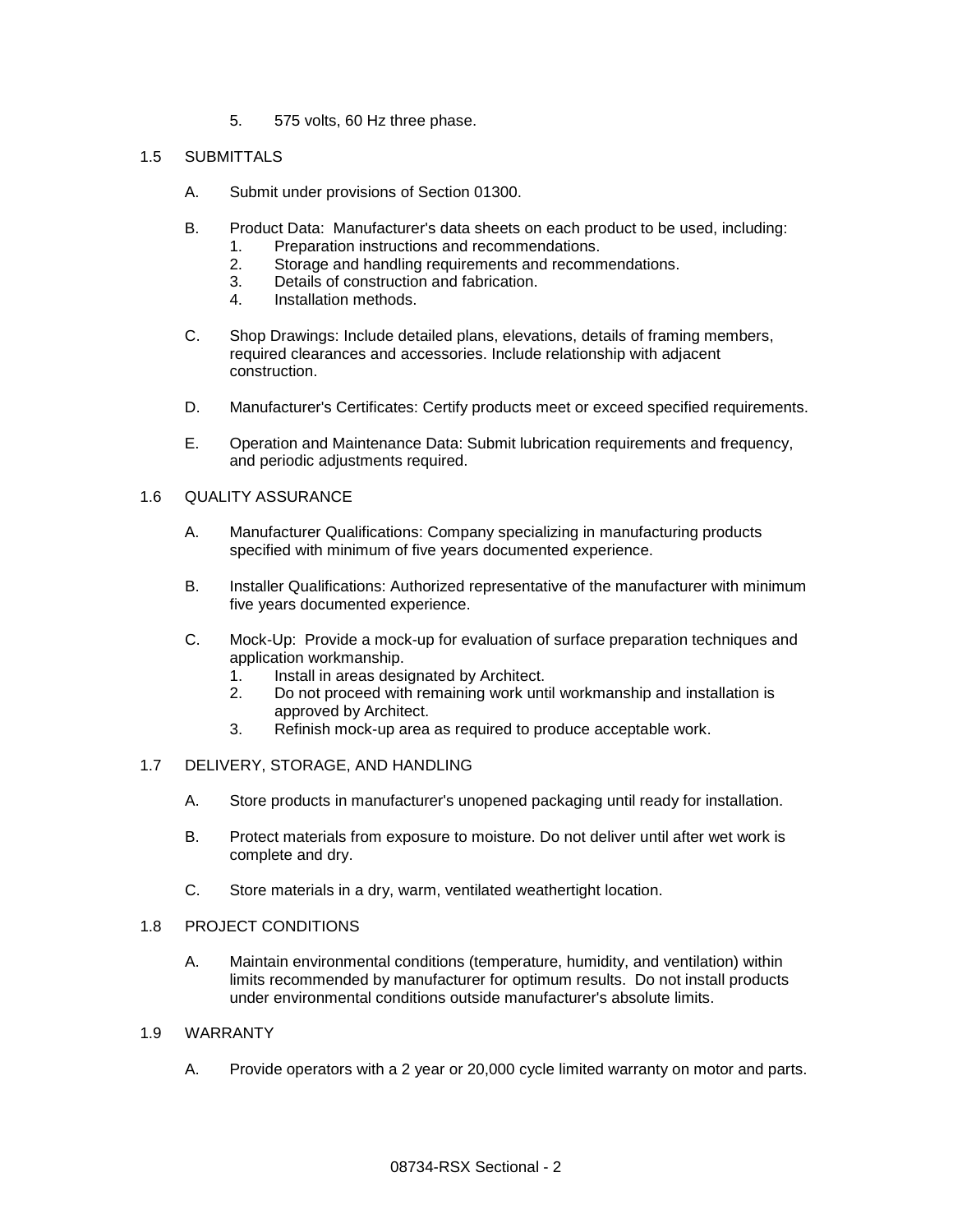# **PART 2 PRODUCTS**

- 2.1 MANUFACTURERS
	- A. Acceptable Manufacturer: Overhead Door Corp., 2501 S. State Hwy. 121, Suite 200, Lewisville, TX 75067. ASD. Tel. Toll Free: (800) 275-3290. Phone: (469) 549- 7100. Fax: (972) 906-1499. Web Site: [www.overheaddoor.com.](http://www.overheaddoor.com/) E-mail: [sales@overheaddoor.com.](mailto:sales@overheaddoor.com)
	- B. Substitutions: Not permitted.
	- C. Requests for substitutions will be considered in accordance with provisions of Section 01600.

## 2.2 OVERHEAD SECTIONAL DOOR OPERATORS

- A. Commercial Sectional Door Operator: Model RSX Commercial Door Operator:
	- 1. Application:
		- a. Standard Lift Sectional Door.
		- b. Lift Clearance Sectional Door.
		- c. Full Vertical Sectional Door.
	- 2. Electric Motor: UL listed.
		- a. Rating:
			- 1)  $1/2$  horsepower single phase or three.<br>2)  $3/4$  single phase or three phase.
			- 2) 3/4 single phase or three phase.
			- 3) 1 horsepower single phase or three phase.
			- b. Motor frame comply with:
				- 1) NEMA 48 for 1/2 hp single phase.
				- 2) NEMA 56 for 1/2 hp three phase.
				- 3) NEMA 56 3/4 and 1 hp all phases.
			- c. Construction:
				- 1) Open drip-proof construction.<br>2) Totally Enclosed Non Ventilat
				- 2) Totally Enclosed Non Ventilated TENV construction.<br>3) Totally Enclosed Fan Cooled TEFC construction.
				- 3) Totally Enclosed Fan Cooled TEFC construction.
				- 4) Washdown NEMA 4 / NEMA 4X construction
			- d. Reduction: Primary reduction is SuperBelt, an auto tension poly-V flex belt that does not require adjustment. Secondary reduction is by chain and sprocket.
			- e. Duty cycle: Accommodate standard usage, up to 60 cycles per hour during peak usage periods.
				- 1) Brake: DC Disc type with selectable Progressive Braking for smooth stopping.
				- 2) Clutch: Adjustable friction disc type.
				- 3) Limit System: LimitLock limit system, magnetic type providing absolute positioning with push to set and remote setting capabilities. Limit System shall remain synchronized with the door during manual operation and supply power interruptions.
	- 3. Control System: Microprocessor based with relay motor controls on a single board. System incorporates a 16 character Liquid Crystal Display (LCD) to display the system status. System shall include the following:
		- a. Capable of monitoring and reporting on a variety of operating conditions, including: Current operating status, Current command status, Motor movement status, Current error status (if applicable), Hoist Interlock status (if applicable), External Interlock status, and 24VDC status.
		- b. A delay-on-reverse operating protocol.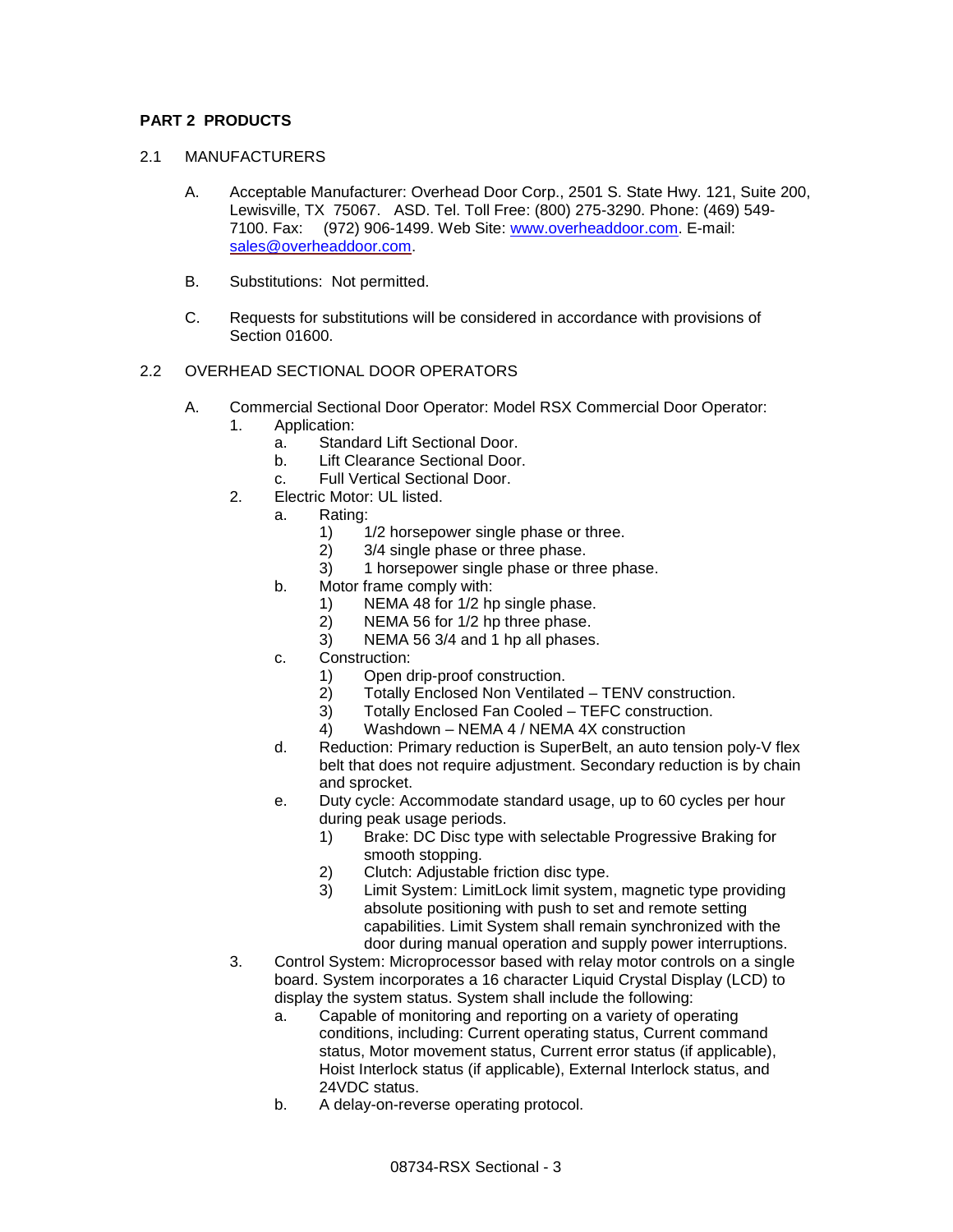- c. Maximum run timers in both directions of travel that limit motor run time in the event a clutch slips or some other problem occurs.
- d. Provisions for the connection of a 2-wire monitored photo-eye or a 2 wire monitored edge sensor, as well as non-monitored 2-wire sensing edges, photo-eyes or other entrapment protection devices.
- e. Control action will be constant contact close until a monitored entrapment device is installed, allowing for selection of momentary contact.
- f. Provisions for connection of single and/or 3-button control stations.
- g. Provisions for connection of an external 3-wire radio controls and related control devices.
- h. On board open, close and stop control keys for local operation.
- i. Trolley operators with an inherent secondary reversal system.
- j. CodeDodger radio receiver that is dual frequency cycling at 315 Mhz and 390 Mhz capable of storing 250 single button and/or 250 Open-Close-Stop transmitters with the ability to add and/or delete transmitters individually, identify and store activating transmitter IDs.
- 4. Mounting:
	- a. Sectional Steel Doors:
		- 1) Jackshaft/Hoist that is side or center mounted with:
			- (a) Chain/sprocket coupling to door.
				- (b) Direct shaft-to-shaft coupling to door.
		- 2) Trolley.
			- (a) Single trolley.
			- (b) Side-mount trolley with hoist.
			- (c) Dual trolley.
- 5. Release:
	- a. Release shall be a pull and hold type mechanism with single cable operation and an integrated interlock switch on hoist units.
	- b. Release shall consist of a manual disconnect door arm on trolley units.
- 6. Hoist: Chain hoist consists of chain pocket wheel, chain guard and smooth hand chain on hoist units.
- 7. Entrapment Protection:
	- a. Control system shall have provisions to connect monitored entrapment protection devices such as monitored electric sensing edge, or monitored photo-eye and to provide constant contact close control operation in lieu of such devices.
- 8. Secondary Reversal:
	- a. Trolley version only. When the clutch is detected slipping in the close direction the operator will reverse the door to the open limit. For door/operator protection only not intended for entrapment
	- b. Control system designed to accept an optional non-monitored external reversing device.
- 9. Control accessories:
	- a. Operator Controls:
		- 1) Push-button operated control stations with open, close, and stop buttons.
		- 2) Key operation with open, close, and stop controls.
		- 3) Push-button and key operated control stations with open, close, and stop buttons.
		- 4) Controls for interior location.
		- 5) Controls for exterior location.
		- 6) Controls for both interior and exterior location.<br>
		7) Controls surface mounted.
		- Controls surface mounted.
		- 8) Controls flush mounted.
	- b. Special Operation: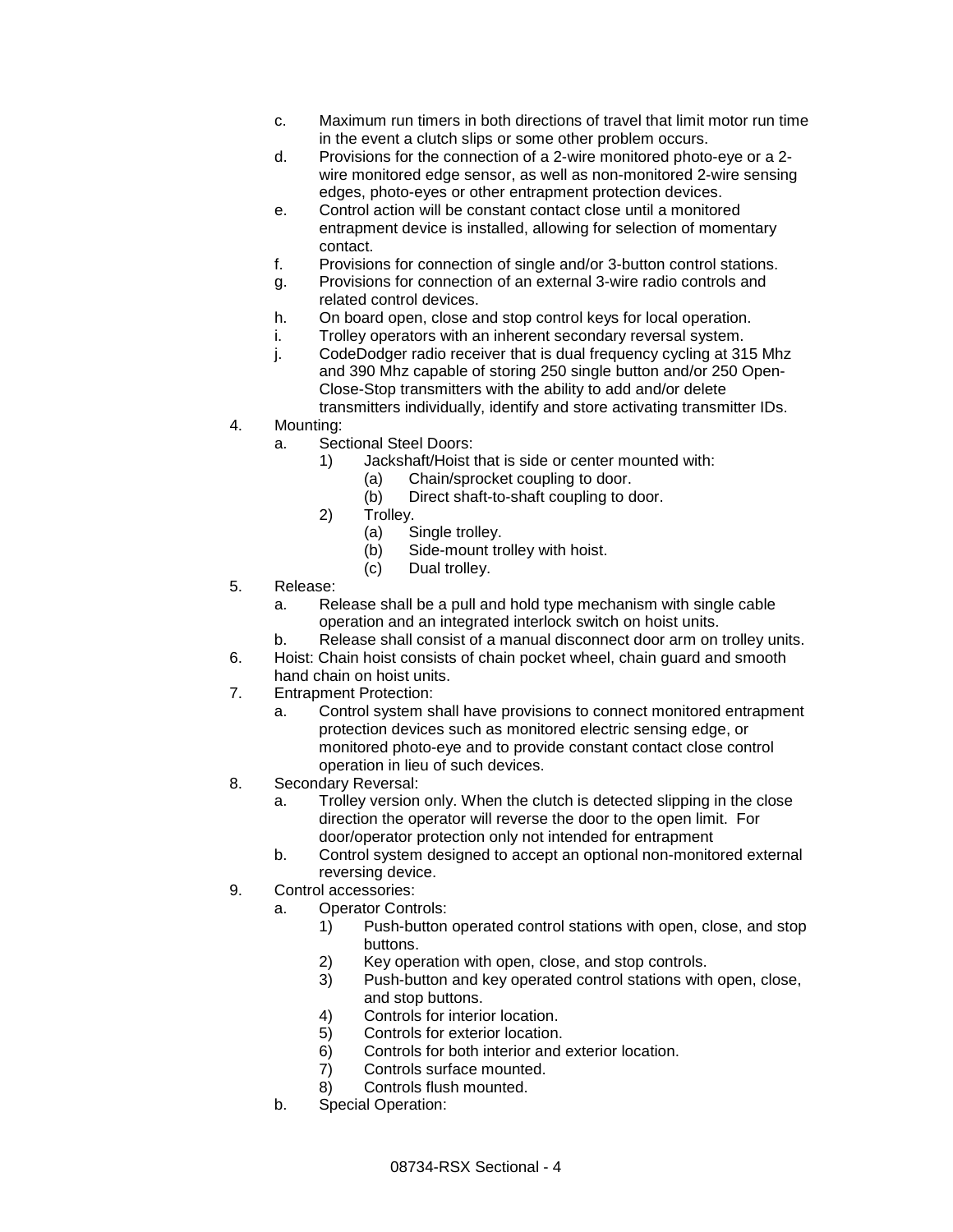- 1) Vehicle detector operation.
- 2) Radio control operation.
- 3) Card reader control.<br>4) OHD monitored phot
- OHD monitored photo-eyes.
- 5) Commercial photo-eyes.
- 6) Timer Close Module for unattended timed door closing. Auxiliary control inputs, safety inputs, timer hold input and automatic door closing feature with selectable time delay. Safety inputs can be configured using on board keypad.
- 7) Commercial light package.
- 8) Auxiliary Output Module for up, down, and mid-stop limit status via several auxiliary sets of dry contacts that are microprocessor controlled. ADA compliant outputs that activate when door is moving up, down, or both directions and can be configured using the on board keypad.

#### **PART 3 EXECUTION**

#### 3.1 EXAMINATION

- A. Verify door sizes, configuration, tolerances and conditions are acceptable.
- B. Examine conditions of substrates, supports, and other conditions under which this work is to be performed.
- C. If substrate preparation is the responsibility of another installer, notify Architect of unsatisfactory preparation before proceeding.

#### 3.2 PREPARATION

- A. Clean surfaces thoroughly prior to installation.
- B. Prepare surfaces using the methods recommended by the manufacturer for achieving the best result for the substrate under the project conditions.
- 3.3 INSTALLATION
	- A. Install in accordance with manufacturer's instructions.
	- B. Use anchorage devices to securely fasten assembly without distortion or stress.
	- C. Fit and align assembly including hardware; level and plumb, to provide smooth operation.
	- D. Coordinate installation of electrical service with Section 16150. Complete wiring from disconnect to unit components.

### 3.4 ADJUSTING

- A. Test for proper operation and adjust as necessary to provide proper operation without binding or distortion.
- B. Adjust hardware and operating assemblies for smooth and noiseless operation.

## 3.5 CLEANING